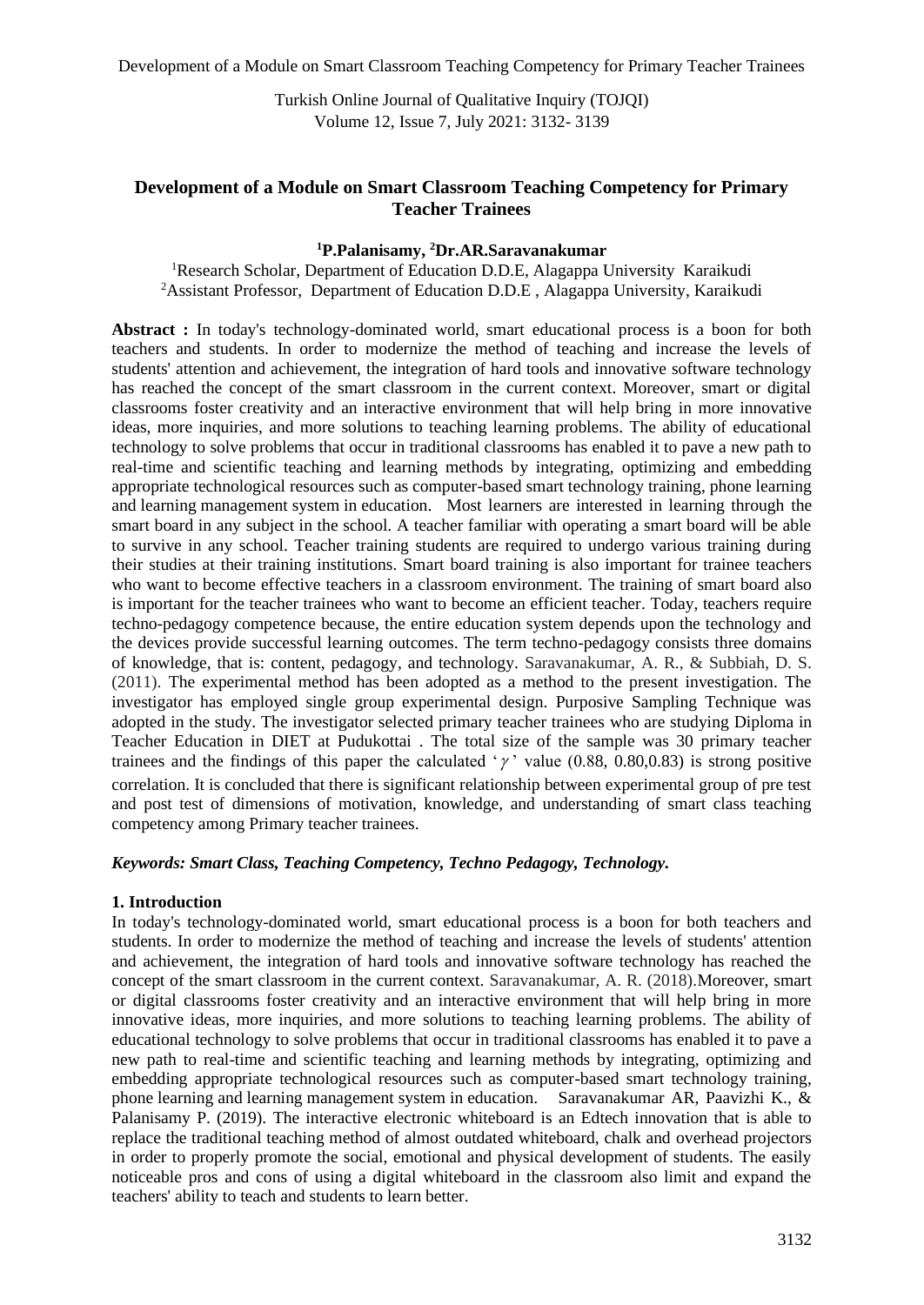The intelligent classroom learning approach provides every inexperienced individual with all things equal and travel areas with a nine-step framework and various smart thinking tools that promote highlevel understanding. Through this process, students review and build basic knowledge, process information, and redefine their learning into a product that takes advantage of what they understand and refines their learning. Formal communication and learning assessment have been carefully integrated into a method to create an educational context and improve the thinking of all learners (Saravanakumar AR, 2018). A smart classroom can be thought of as a digital classroom. The Smart Classroom replicates skills in the real classroom. Most learners are interested in learning through the smart board in any subject in the school. A teacher familiar with operating a smart board will be able to survive in any school. Teacher training students are required to undergo various training during their studies at their training institutions. Smart board training is also important for trainee teachers who want to become effective teachers in a classroom environment.

## **1.1 Uses of the smart board in the primary classroom**

There are many ways in which the smart board can be used in the classroom. First, there are many different tools that accompany the software on the smart board. Some of these tools include the camera tool, the drawing tool, the split tool, and many more. The camera tool will allow the teacher to take a picture of the screen. This can be useful if class time is on, the teacher can take a screenshot of where they are in the lesson and then start at that place the next day. The drawing tool can also be very useful. It allows teachers and students to draw shapes or objects that may become useful for a geometry lesson. The split tool also allows teachers to split the screen into two screens.

This can be useful in a math class where the teacher can show a problem on one side and then also work on the other side of the screen without having to tap back and forth between screens. These are just three examples of some of the tools Smart Board offers. There are many things teachers can explore and find ways to use in their classrooms. One feature of the smart board is that fractions are presented to younger students in the elementary grades. The teacher sets up an interactive activity where the students have to go up to the board to identify the different fractions. Students can then take turns walking up to the board and demonstrating their knowledge to the class. All students will then be excited to interact with the board and practice their skills.

Another class activity that includes a smart board, which the teacher can use in the middle classroom setting, will be the Frog Anatomy app. This app shows a frog on the board with all the tools and materials needed to complete the anatomy. The teacher can prepare the lesson by teaching the students the different terms and procedures for frog anatomy. Then instead of having to buy frogs for dissection, students can actually do it. The app allows for frog exploration and dissection, just as an actual frog allows. This is a good way to bring reality into the classroom with smart boards. Students will still have the same opportunities to learn, only with new technology. It can provide students with a rich learning experience by displaying the visual elements. It also makes differentiated learning a lot easier because teachers are able to accommodate different learning styles. Visual learners can observe the whiteboard, while tactile learners can learn by touching the board. The SMART panels in particular are smart choices because they offer a big picture for fast learning. Connected to computers, it provides group access to colorful educational websites, powerful assessment software, and teachercreated materials tailored to the needs of the class. (Giles, R. M., & Shaw, E. L. (2011)

### **2. Teacher's Techno Pedagogical Competency**

Today, teachers require techno-pedagogy competence because, the entire education system depends upon the technology and the devices provide successful learning outcomes. It is nothing but the potential to make use of technology efficiently in teaching. The term techno-pedagogy consists of three domains of knowledge, that is: content, pedagogy, and technology. The Content is the subject matter compiling different concepts that is to be taught. Pedagogy depicts the practices, processes, strategies, procedures, and methods of teaching -learning. It also includes knowledge about the instructional objectives, assessment, and student learning. Technology comprises modern technologies for instance computer based utilities, internet, digital video and usually used classroom technologies including overhead projectors, white boards, and different study materials. So techno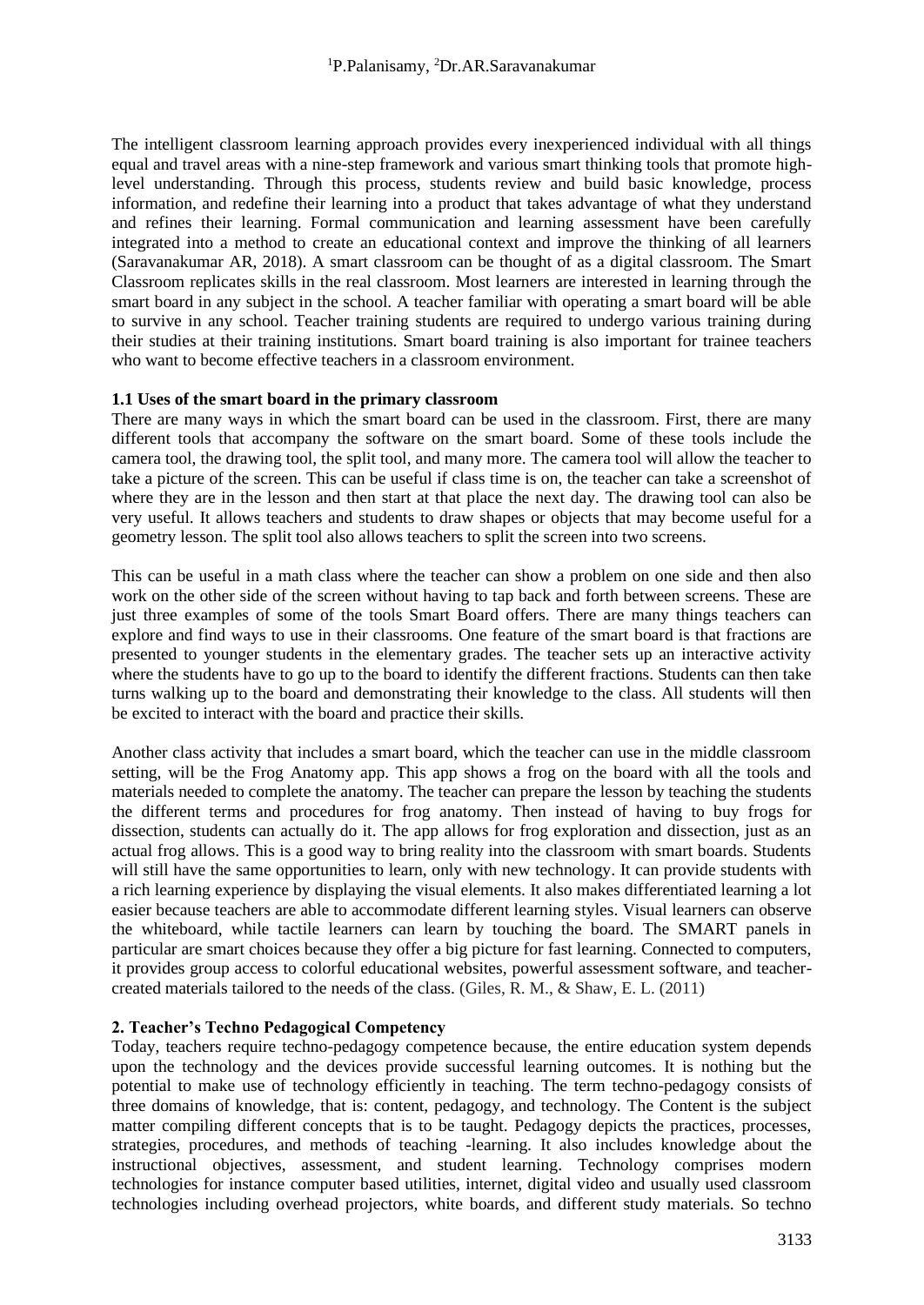Development of a Module on Smart Classroom Teaching Competency for Primary Teacher Trainees

pedagogical competency covers the knowing of pedagogical affordances and variety of technological devices as they describe and relate to academically and developmentally proper pedagogical devises and strategies (Koehler, and Mishra, 2009).

# **3. Preparation and Development of a Module**

The investigator has developed the module on the basis of overall operational activities of smart classrooms. A separate module was given to the D.T.Ed teacher trainees before the treatment through the subject oriented smart classroom teaching competency. Moreover, the investigator gave time for running the programmes in the form of teaching, explaining and giving examples for the selected content in Physics. Finally the summarizing part was given at the end of the module. The developed module comprises audio, video and different animations related to the selected content of the subject. The investigator explained in detail about the entire functional activities of smart classroom teaching competency for the D.T.Ed teacher trainee students to enhance their basic skills related to smart classroom teaching competency. It enables them to update their skills and improve their competency related to their concern subject through utilization of smart board classroom



**Preparation and Development of Smart Classroom Teaching Competency Module**

**4. Objectives of the Study**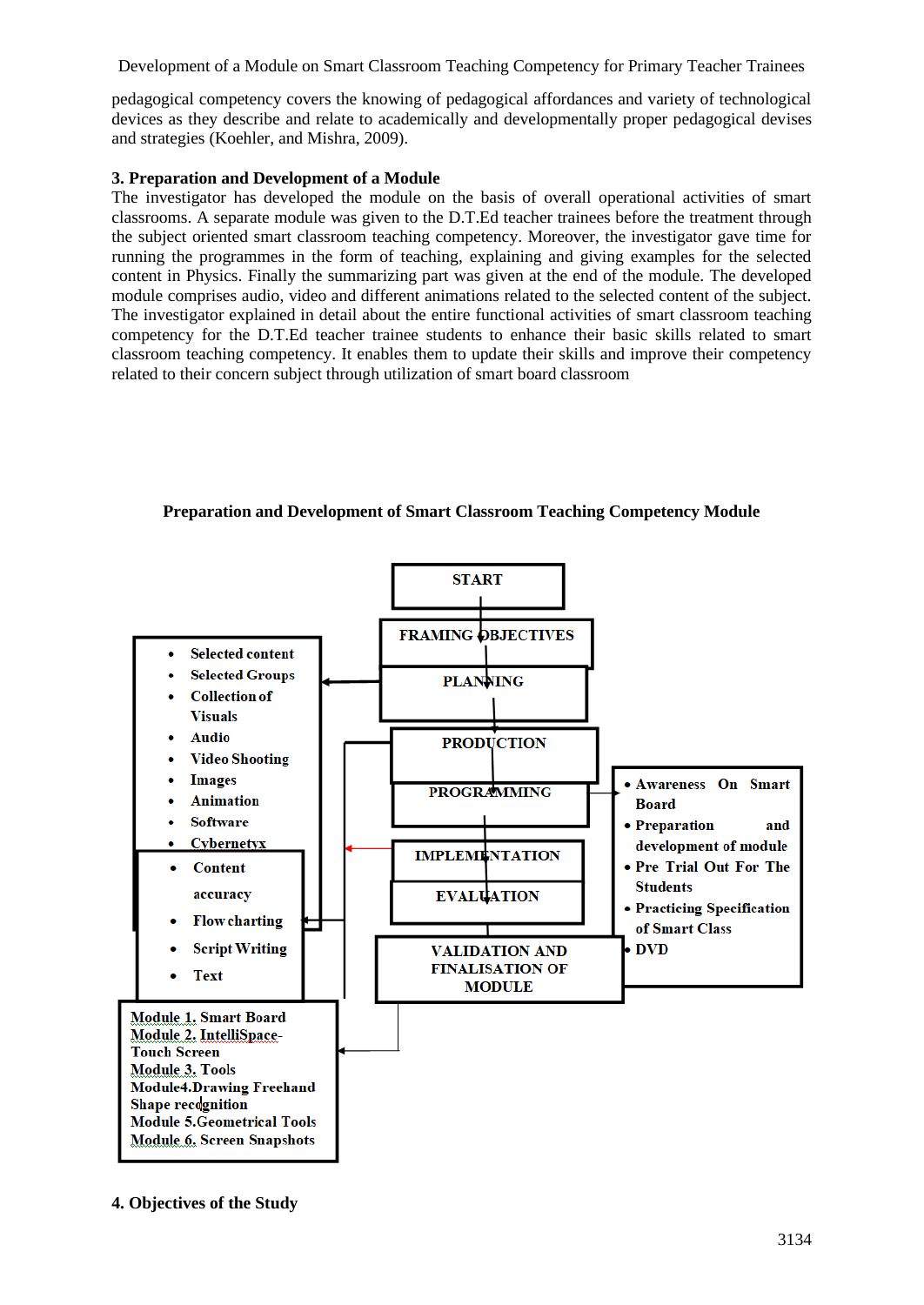- 1. To identify the suitable content in for Developing Module of Smart class teaching among primary teacher trainees.
- 2. To develop and validate Module of Smart class for teaching among primary teacher trainees.
- 3. To find out effectiveness Developed Module of smart class for teaching competency for primary teacher trainees.
- 4. To find out the significant difference if any between the pre-test and post test mean scores of the experimental group.
- 5. To find out significant difference between pre and post test in experimental group for improving smart class teaching competency with respect to gender
- 6. To find out significant relationship between pre and post test in experimental group for improving dimensions wise smart class teaching competency

# **5. Hypotheses of the Study**

The following were hypotheses of the study

- 1. There is no significant difference between pre and post test in experimental group for improving smart class teaching competency.
- 2. There is no significant difference between pre and post test in experimental group for improving smart class teaching competency with respect to gender
- 3. There is no significant relationship between pre and post test in experimental group for improving dimensions wise smart class teaching competency

## **6. Research Method**

The single group experimental method has been adopted in this study.

### **Research Tool**

The following tools used in this study (i) Smart Class room Teaching Competency Assessment Scale (ii) Module

### **Sample**

The investigator was selected 30 primary teachers in DIET, Pudukkottai and purposive sampling techniques was used in this study

### **Statistical Techniques Used for the study**

The following statistical techniques used

(i) Descriptive analysis (ii) Differential Analysis

### **Data Analysis**

| Test      |     | <b>Mean</b> | SD    | $6 + 9$ | <b>Level of</b><br>significance |
|-----------|-----|-------------|-------|---------|---------------------------------|
| Pre test  | 30  | 242.76      | 20.57 |         |                                 |
| Post test | 30. |             | 20.50 | 12.88   | ັ                               |

Table-1:Significance difference between pre and post test in experimental group for improving smart class teaching competency.

Significant at 5% le.vel 1.99

Table-1 shows that the mean scores of post test (311.2) is greater than the pre test mean score (242.76). The calculated 't' value 12.88 is greater than the table value 2 df 58 significant at 0.05 level. Hence the hypothesis is rejected. It is concluded that there is significant difference between pre and post test in experimental group for improving smart class teaching competency.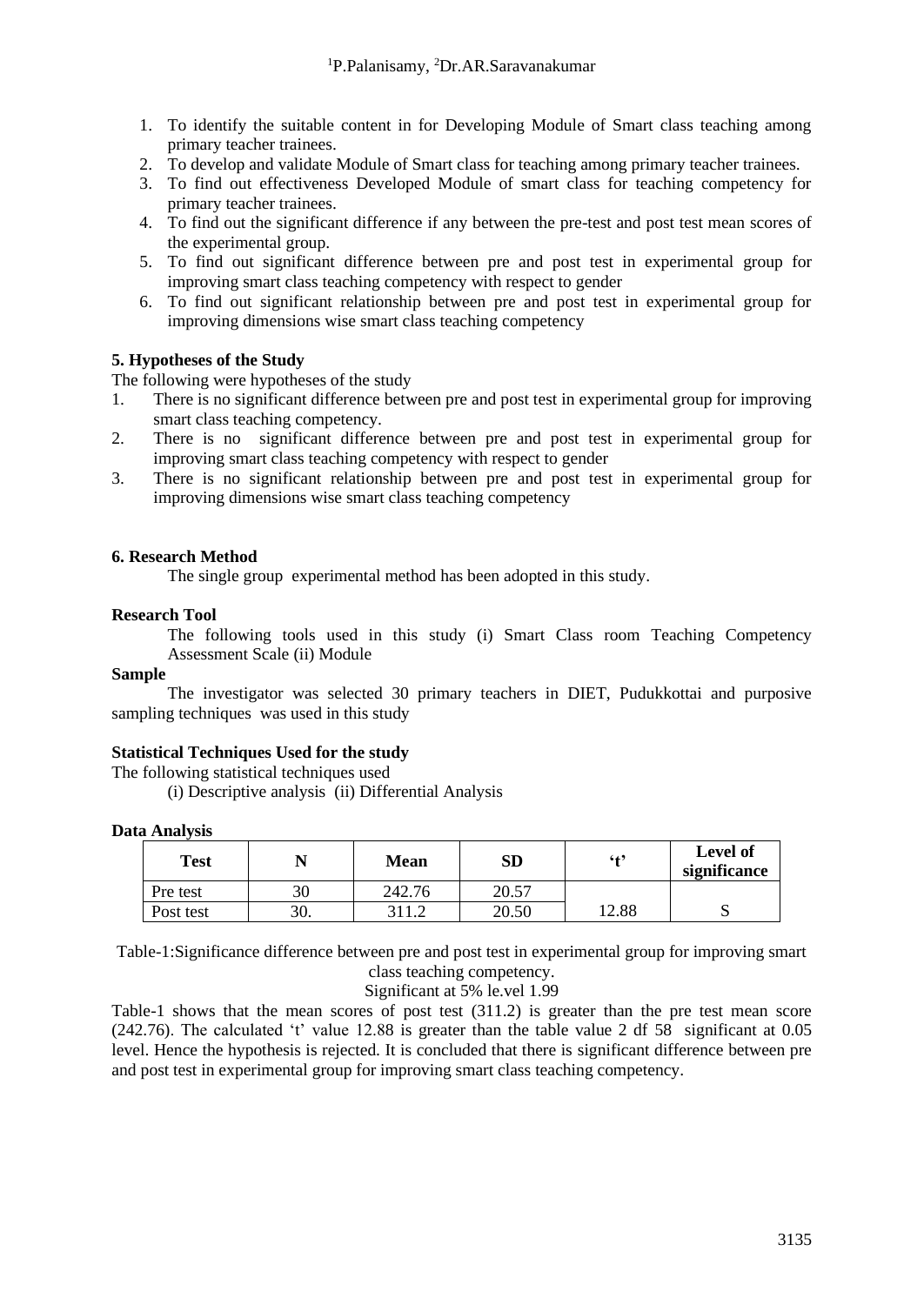



| Gender |    | <b>Mean</b> | <b>SD</b> | $6 + 9$ | <b>Level of significance</b> |
|--------|----|-------------|-----------|---------|------------------------------|
| Male   | ⊥J | 244.66      | 20.65     | 0.50    | NS                           |
| Female |    | 240.86      | 20.31     |         |                              |



Table2 shows that the pre test mean scores of male students (244.66) is higher than the mean scores of female students (240.86). The calculated 't' value 0.50 is less than the table value 2.04 Significant at 0.05 level. Hence, the hypothesis is accepted. It is concluded that there is no significant difference between the pre test in experimental group for improving smart class teaching competency with respect to gender.



| Gender |    | <b>Mean</b> | <b>SD</b> | $6 + 9$ | Level of significance |
|--------|----|-------------|-----------|---------|-----------------------|
| Male   | ⊥J | 313.26      | 20.24     | 0.55    | $_{\rm NS}$           |
| Female | IJ | 309.13      | 20.68     |         |                       |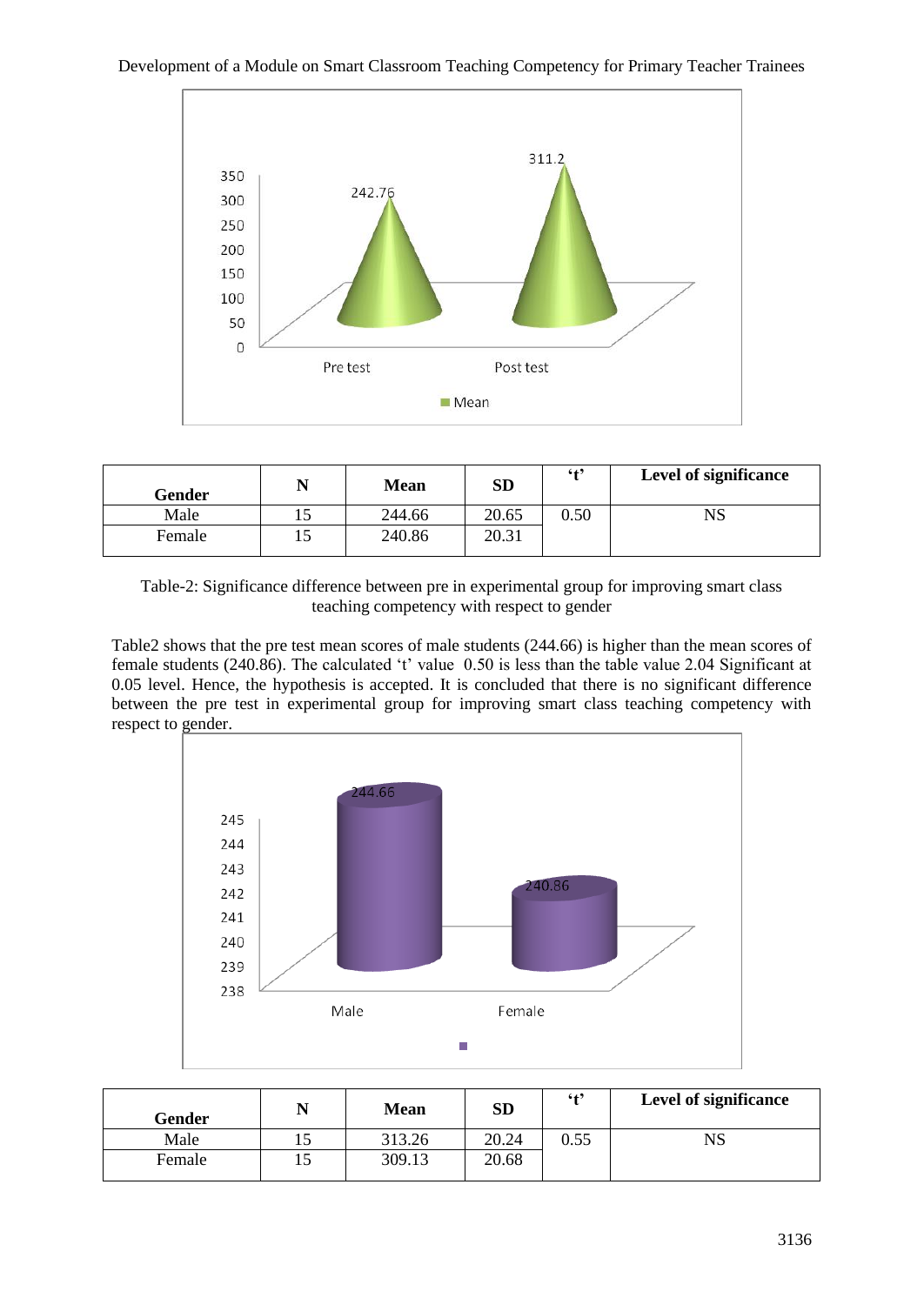Table-3: Significance difference between post in experimental group for improving smart class teaching competency with respect to gender

Table-3 shows that the calculated 't' value 0.55 is less than the table value 2.04 Significant at 0.05 level. Hence, the hypothesis is accepted. It is concluded that there is no significant difference between the post test in experimental group for improving smart class teaching competency with respect to gender. The post test mean scores of male students (313.26) is higher than the mean scores of female students (309.13).



| <b>Dimensions</b>        | <b>Pre</b> test |             |                    | Post test |             |           | 6 <sub>m</sub> | of<br>Level  |
|--------------------------|-----------------|-------------|--------------------|-----------|-------------|-----------|----------------|--------------|
|                          |                 | <b>Mean</b> | <b>SD</b>          | N         | <b>Mean</b> | <b>SD</b> |                | significance |
| Motivation               | 30              | 43.62       | 77                 | 40        | 44.90       | 2.54      | 0.88           |              |
| <b>Learning Interest</b> | 30              | 44.17       | ۔88                | 40        | 45.20       | 2.57      | 0.80           |              |
| Knowledge                | 30              | 44.05       | 72<br>$\mathbf{R}$ | 40        | 46.05       | 3.46      | 0.83           |              |

Table-4: Significant relationship between pre and post test in experimental group for improving dimension wise smart class teaching competency

Table-4 shows that the calculated ' $\gamma$ ' value of motivation, learning interest (0.88, 0.80, 0.83) is strong positive correlation. The P-Value is  $\lt$  0.00001. The result is significant at  $p \lt 0.05$ . It is concluded that there is significant relationship between experimental group of pre test and post test of components of smart class teaching competency of motivation, Learning Interest and knowledge of smart class teaching competency among Primary teacher trainees.

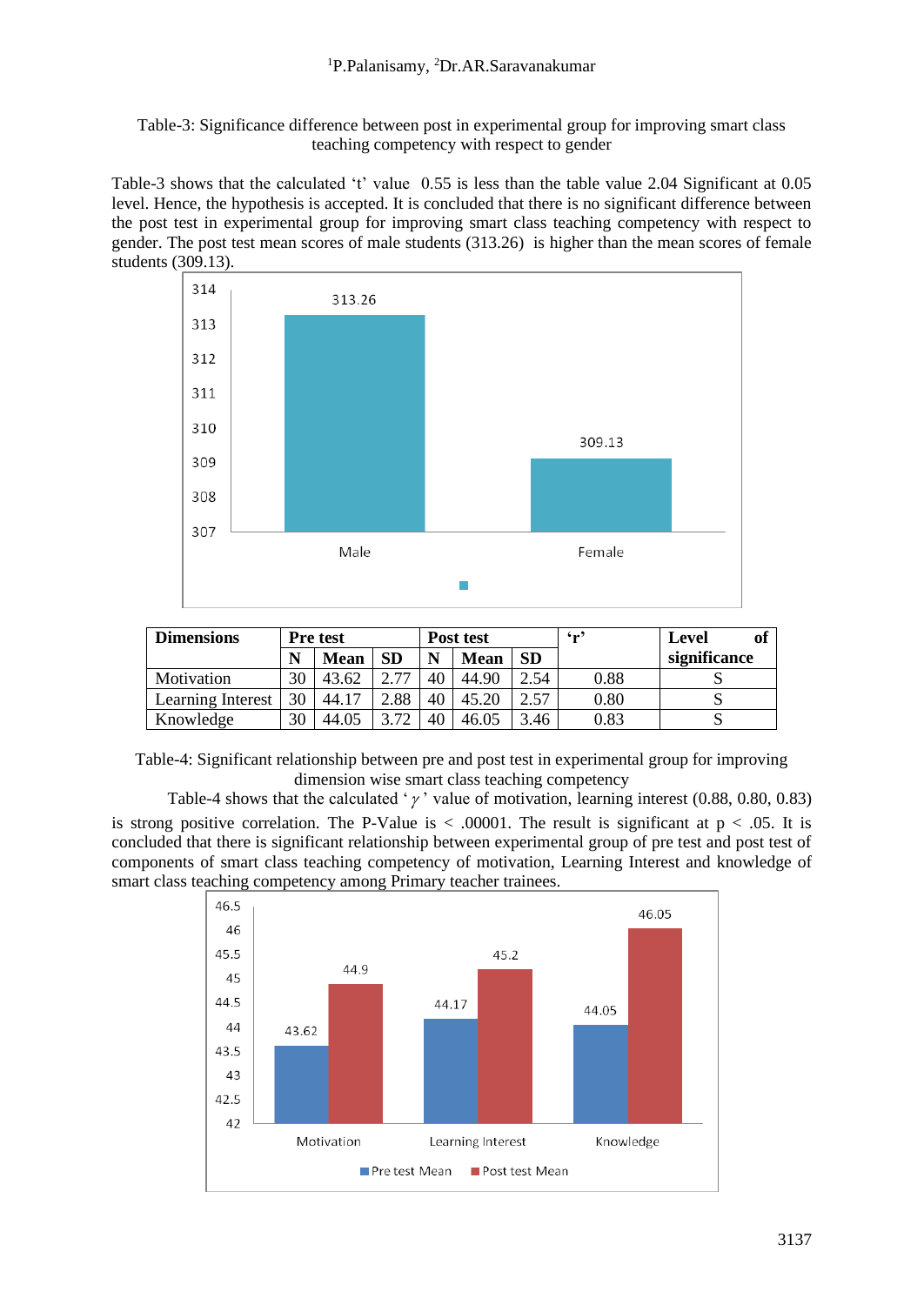Development of a Module on Smart Classroom Teaching Competency for Primary Teacher Trainees

## **7. Findings of the Study**

- 1. There is significant difference between pre and post test in experimental group for improving smart class teaching competency.
- 2. There is no significant difference between the pre test in experimental group for improving smart class teaching competency with respect to gender.
- 3. There is no significant difference between the post test in experimental group for improving smart class teaching competency with respect to gender.
- 4. The calculated ' $\gamma$ ' value (0.88, 0.80,0.83) is strong positive correlation. It is concluded that there is significant relationship between experimental group of pre test and post test of dimensions of motivation, Learning Interest and knowledge of smart class teaching competency among Primary teacher trainees.

### **8. Conclusion**

The present investigation result implies that the developed module on teaching competency will significantly influence and enhance the teaching competency of primary teacher trainees. This module has several theme based classifications which are under the simple and comprehensible concept orientation that promotes different components of teaching competency on smart classroom operations. As of now most of the schools are having smart classroom connectivity but the teachers are not trained properly in operation of smart classroom in their schools. The general teaching competency also differs from the smart classroom teaching competency because it is a technical skill oriented practices which requires for enriching the teaching competency in smart classroom. The present investigation has highlighted the importance of the developed module which plays a major role for developing different kinds of technical skills which are needed for effective operation of smart classroom. This module was prepared on the basis of technical skills which are required for primary teacher trainees to improve their teaching competency in operating smart boards. Hence, it is implied that the result proved the effectiveness developed module for enhancing the teaching competency exclusively for primary teacher trainees.

## **REFERENCES**

- 1. Blau, I. (2011). [Chais] Teachers for" Smart Classrooms": The Extent of Implementation of an Interactive Whiteboard-based Professional Development Program on Elementary Teachers' Instructional Practices. *Interdisciplinary Journal of E-learning and Learning Objects*, *7*(1), 275-289.
- 2. Cebrián, G., Palau, R., & Mogas, J. (2020). The Smart Classroom as a means to the development of ESD methodologies. *Sustainability*, *12*(7), 3010.
- 3. Davis, J. L. (2007). Pre-service teachers' self-perception of competency in computer knowledge and skills. Southwest Educational Research Association (SERA) Conference, SanAntonio, Texas.
- 4. Fathima, M. P., & Saravanakumar, A. R. (2012). Effect of stimulus variation techniques on enhancing students' achievement. *International Journal of Scientific Research. 1 (4), 37–39. Retrieved 14/03/2016 from http://www. worldwidejournals./international-journal-ofscientific-research-(IJSR)/file. pdf? val= september2012\_1346763680\_94458\_13. pdf*.
- 5. Jazeel, A. M., & Saravanakumar, A. R. (2014, August). Infusion of ICT Tools for Enhancing the Quality of Teacher Education in Sri Lanka. In *Proceedings of International Conference on Recent Advances in Educational Technology: Implications and Future Directions, Department of Educational Technology, Bharathidasan University, Tiruchirappalli, 23rd and* (p. 112).
- 6. Jazeel, A. M., & Saravanakumar, A. R. (2016). Role of ICT in Transforming Sri Lankan Higher Education. *International Journal of Advanced Research Trends in Engineering and Technology (IJARTET)*.
- 7. Jazeel, A. M., & Saravanakumar, A. R. (2017). Challenges for Improving Quality in Education at Primary and Secondary schools in India and Sri Lanka. *Journal of Social Welfare and Management*, *9*(2), 49-52.
- 8. Jazeel, A. M., Saravanakumar, A. R., & Padmini Devi, K. R. (2020). Influence of cloud computing in education in enhancing attainment of B. Ed students in english in Sri Lanka. *International Journal of Advanced Science and Technology*, *29*(9), 2540-2546.
- 9. Jena, A. K. (2013). Does Smart Classroom an Effective Technology for Teaching: A Research Analysis. *Journal of Educational Technology*, *10*(1), 55-64.